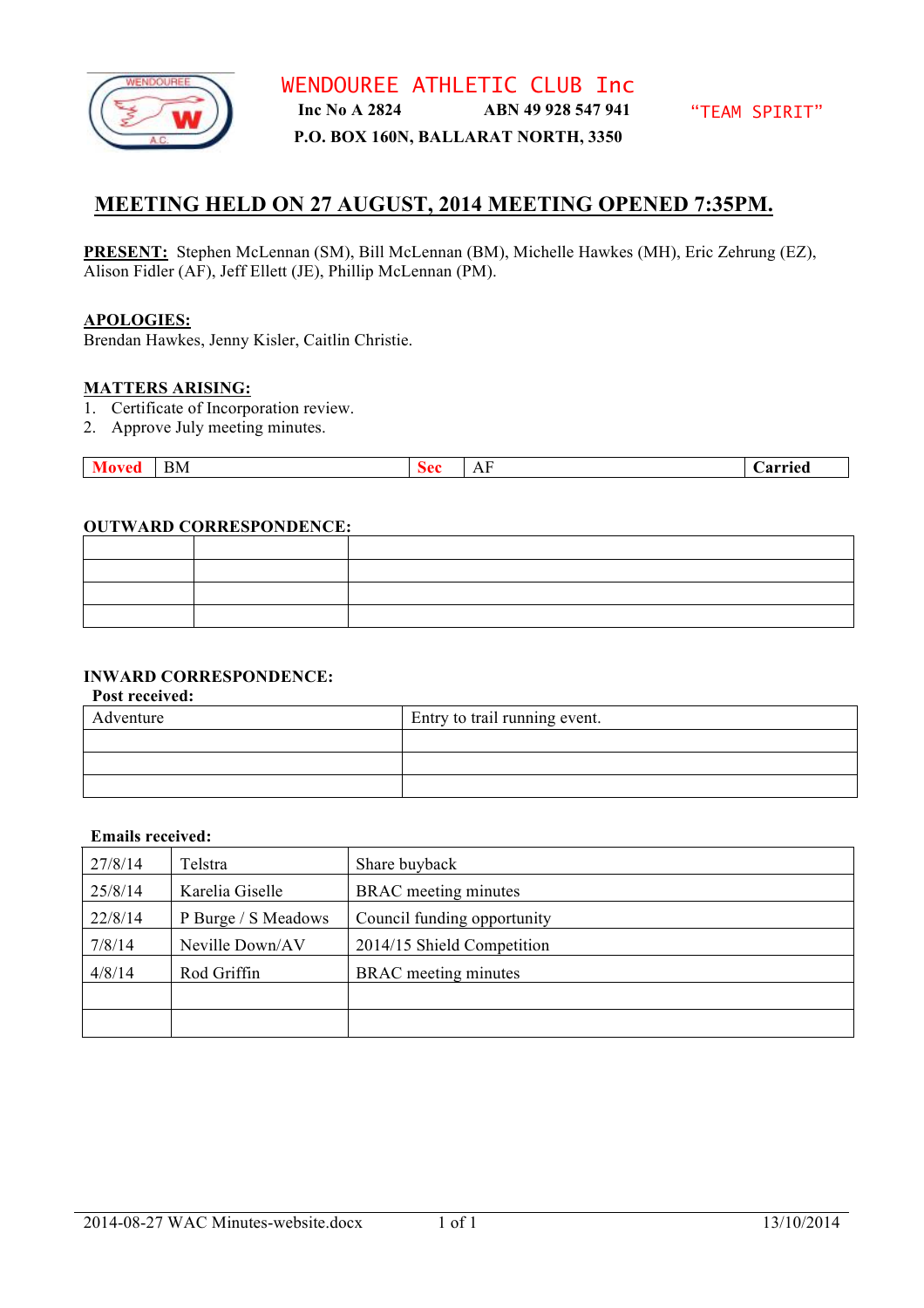#### **ACCOUNTS FOR PAYMENT:**

| <b>Item</b>                                                                           | Amount   |
|---------------------------------------------------------------------------------------|----------|
| AV. Bill McLennan life membership.                                                    | 15.00    |
| Stephen M. Lime, trailer repair, watch repair,<br>gas bottles, afternoon tea supplies | 109.28   |
| AV. Peter Luke life membership                                                        | 30.00    |
| BRAC. Hire room for meetings                                                          | 420.00   |
| Michelle. Juniors afternoon tea supplies.                                             | 90.64    |
|                                                                                       |          |
|                                                                                       |          |
|                                                                                       |          |
|                                                                                       |          |
|                                                                                       |          |
| <b>Total</b>                                                                          | \$664.92 |

| <b>PM</b> | ×^^<br>pcl | - 7<br>$\Lambda$<br>$\bf{11}$ | $\overline{\phantom{a}}$<br>$\sim$ -a-a- $\sim$<br>.я, |
|-----------|------------|-------------------------------|--------------------------------------------------------|
|-----------|------------|-------------------------------|--------------------------------------------------------|

## **TREASURER'S REPORT:**

Refer to report

| ∸<br>1 T T | $\mathbf{v}$ |  |  | $-$<br>MI | .<br>тео |
|------------|--------------|--|--|-----------|----------|
|------------|--------------|--|--|-----------|----------|

#### **REPORTS:**

#### **FINANCIAL REPORT:** (Alison Fidler)

|          |  |            |                 | Bendigo Bank. Term deposit matures on 18 September. Will roll over to best interest rate offered. |                |
|----------|--|------------|-----------------|---------------------------------------------------------------------------------------------------|----------------|
| Moved AF |  | <b>Sec</b> | $\mathsf{I}$ MH |                                                                                                   | <b>Carried</b> |

#### **SOCIAL REPORT:** (Michelle Hawkes)

- 1. North Britain Hotel. 25+ people.
- 2. Breakup. Originally scheduled for Saturday, 20 September. Suggest changing to Sunday, 21 September. 6:30pm. Red Lion.

## **FUNDRAISING REPORT:** (Steve McLennan)

- 1. Chocolates. Mal Dowler selling chocolates cheaper as they are going out of date.
- 2. Cans and bottles going well.

## **WOADY YALOAK REPORT:**

Nil.

#### **BRAC REPORT:** (Stephen McLennan)

- 1. Meeting 25/8/14.
	- S Meadows was not available to give a run-down of the future plan.
	- AV 15km event review. Enough helpers, okay.
	- Summer season draft program. Zone vs. zone.
	- More Facebook administrators.
	- Canteen / kitchen upgrades to health department regulations.
	- Grant to upgrade toilets. "Stuart Hunter Pavilion revitalisation project."
	- BRAC website.
	- WAC supply letter of support.

## **TRACK REPORT (incl ATHLETICS VICTORIA)**: (Stephen McLennan)

1. 11 October, first event.